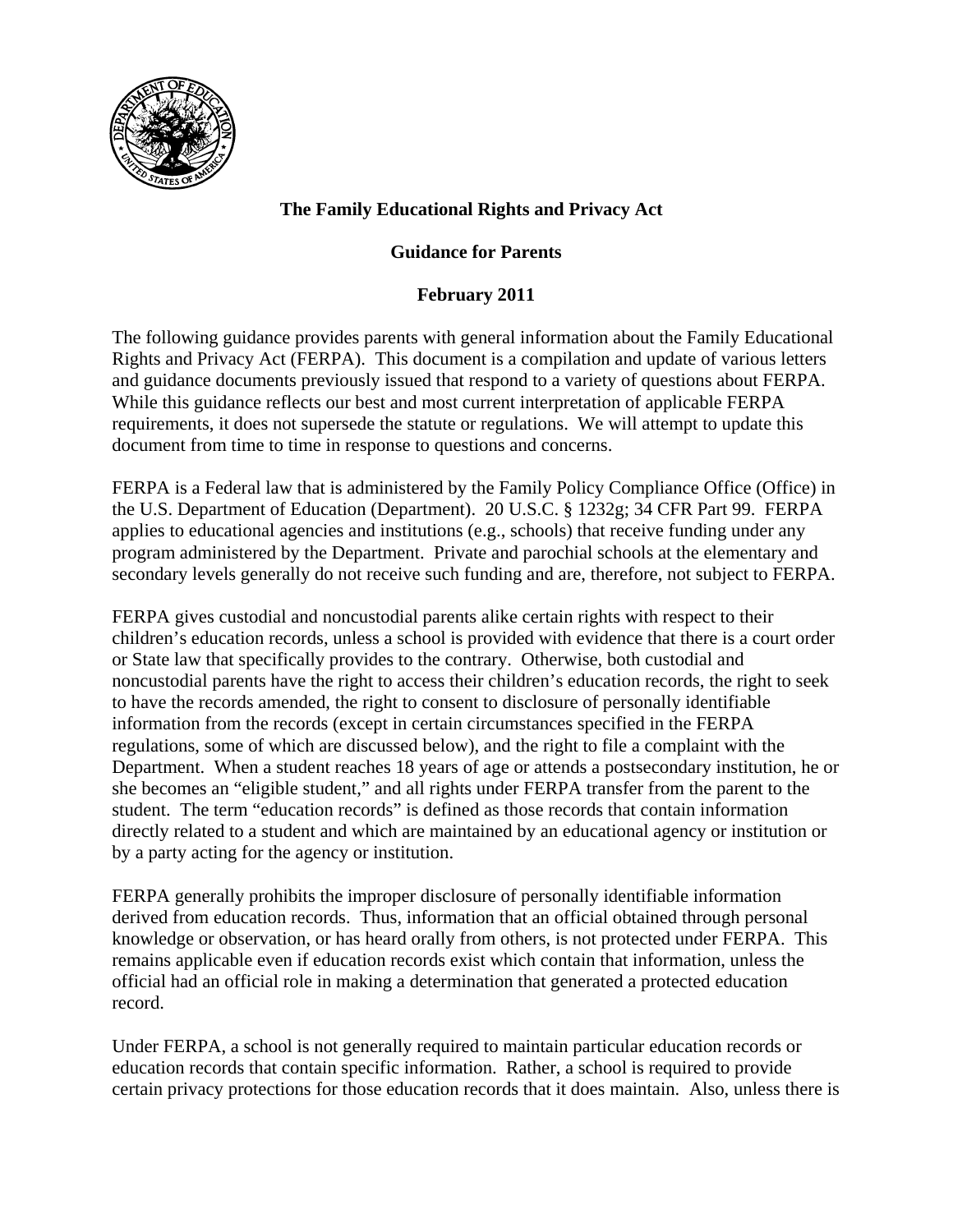an outstanding request by a parent to inspect and review education records, FERPA permits the school to destroy such records without notice to the parent.

### **Access to Education Records**

Under FERPA, a school must provide a parent with an opportunity to inspect and review his or her child's education records within 45 days following its receipt of a request. A school is required to provide a parent with copies of education records, or make other arrangements, if a failure to do so would effectively prevent the parent from obtaining access to the records. A case in point would be a situation in which the parent does not live within commuting distance of the school.

A school is not generally required by FERPA to provide a parent with access to school calendars or general notices such as announcements of parent-teacher meetings or extra-curricular activities. That type of information is not generally directly related to an individual student and, therefore, does not meet the definition of an education record.

Under FERPA, a school is not required to provide information that is not maintained or to create education records in response to a parent's request. Accordingly, a school is not required to provide a parent with updates on his or her child's progress in school unless such information already exists in the form of an education record.

### **Amendment of Education Records**

Under FERPA, a parent has the right to request that inaccurate or misleading information in his or her child's education records be amended. While a school is not required to amend education records in accordance with a parent's request, the school is required to consider the request. If the school decides not to amend a record in accordance with a parent's request, the school must inform the parent of his or her right to a hearing on the matter. If, as a result of the hearing, the school still decides not to amend the record, the parent has the right to insert a statement in the record setting forth his or her views. That statement must remain with the contested part of the student's record for as long as the record is maintained.

However, while the FERPA amendment procedure may be used to challenge facts that are inaccurately recorded, it may not be used to challenge a grade, an opinion, or a substantive decision made by a school about a student. FERPA was intended to require only that schools conform to fair recordkeeping practices and not to override the accepted standards and procedures for making academic assessments, disciplinary rulings, or placement determinations. Thus, while FERPA affords parents the right to seek to amend education records which contain inaccurate information, this right cannot be used to challenge a grade, an individual's opinion, or a substantive decision made by a school about a student. Additionally, if FERPA's amendment procedures are not applicable to a parent's request for amendment of education records, the school is not required under FERPA to hold a hearing on the matter.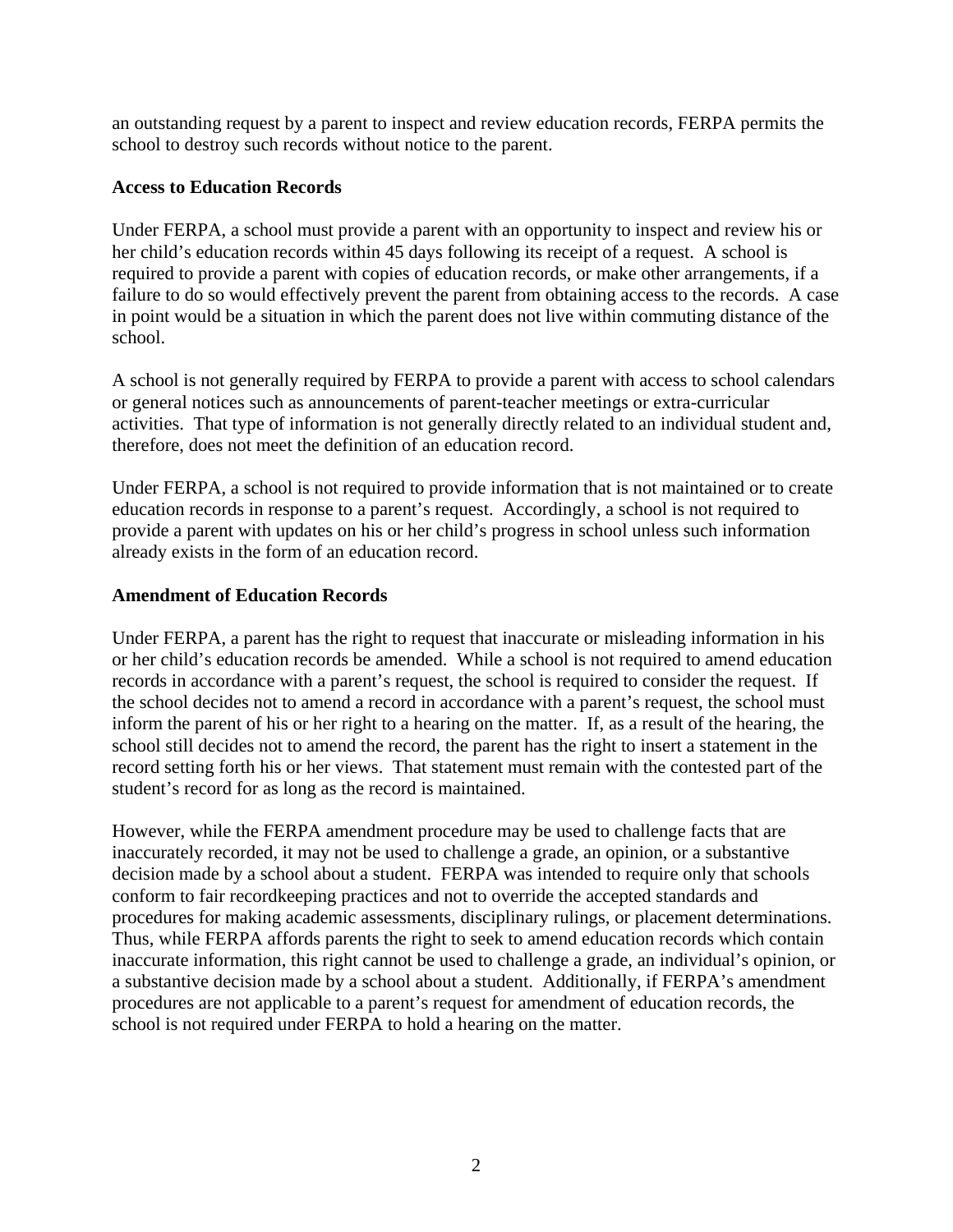#### **Disclosure of Education Records**

Under FERPA, a school may not generally disclose personally identifiable information from a minor student's education records to a third party unless the student's parent has provided written consent. However, there are a number of exceptions to FERPA's prohibition against nonconsensual disclosure of personally identifiable information from education records. Under these exceptions, schools are *permitted* to disclose personally identifiable information from education records without consent, though they are not *required* to do so by FERPA. Following is general information regarding some of these exceptions.

One of the exceptions to the prior written consent requirement in FERPA allows "school officials," including teachers, within a school to obtain access to personally identifiable information contained in education records provided the school has determined that they have "legitimate educational interest" in the information. Although the term "school official" is not defined in the statute or regulations, this Office generally interprets the term to include parties such as: a teacher; administrator; board member; support or clerical staff; attorney; nurse and health staff; counselor; human resources staff; information systems specialist; school security personnel; and a contractor, consultant, volunteer or other party to whom the school has outsourced institutional services or functions.

A school may disclose personally identifiable information from education records without consent to a "school official" under this exception only if the school has first determined that the official has a "legitimate educational interest" in obtaining access to the information for the school. A school that allows school officials to obtain access to personally identifiable information contained in education records under this exception must include in its annual notification of FERPA rights a specification of its criteria for determining who constitutes a "school official" and what constitutes "legitimate educational interests." A school official generally has a legitimate educational interest if the official needs to review an education record in order to fulfill his or her professional responsibility.

Another exception permits a school to disclose personally identifiable information from a student's education records, without consent, to another school in which the student seeks or intends to enroll. The sending school may make the disclosure if it has included in its annual notification of rights a statement that it forwards education records in such circumstances. Otherwise, the school must make a reasonable attempt to notify the parent in advance of making the disclosure, unless the parent or eligible student has initiated the disclosure. The school must also provide a parent with a copy of the records that were released if requested by the parent.

FERPA permits a school non-consensually to disclose personally identifiable information from a student's education records when such information has been appropriately designated as directory information. "Directory information" is defined as information contained in the education records of a student that would not generally be considered harmful or an invasion of privacy if disclosed. Directory information could include information such as the student's name, address, e-mail address, telephone listing, date and place of birth, major field of study, participation in officially recognized activities and sports, weight and height of members of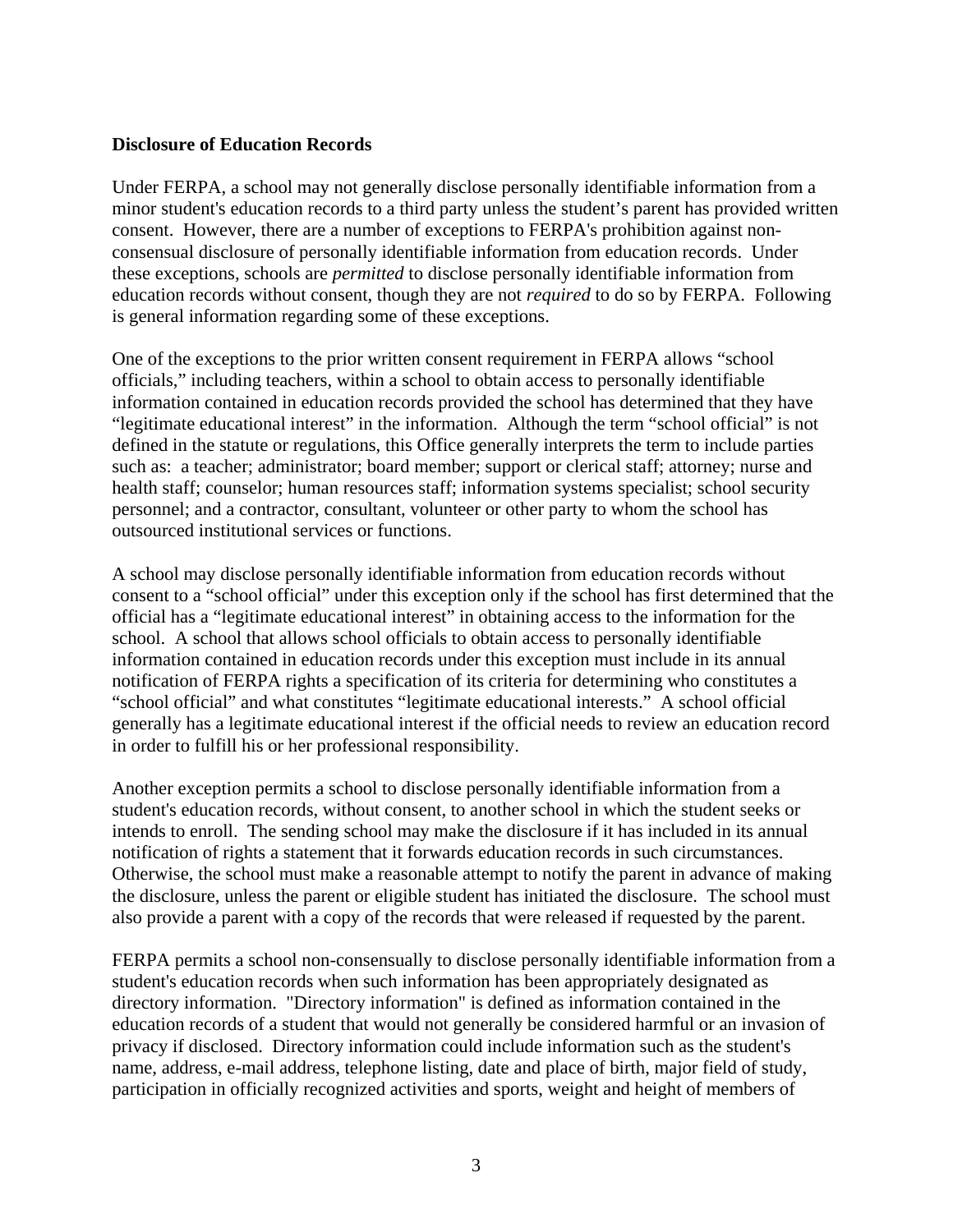athletic teams, dates of attendance, degrees and awards received, the most recent previous educational agency or institution attended, photograph, grade level (such as 11th grade or junior year), and enrollment status (full-time or part-time).

A school may disclose directory information without consent if it has given public notice of the types of information it has designated as directory information, the parent's right to restrict the disclosure of such information, and the period of time within which a parent has to notify the school that he or she does not want any or all of those types of information designated as directory information. Also, FERPA does not require a school to notify parents individually of the types of information it has designated as directory information. Rather, the school may provide this notice by any means likely to inform parents of the types of information it has designated as directory information.

FERPA also permits a school to disclose personally identifiable information from education records of an "eligible student" (a student age 18 or older or enrolled in a postsecondary institution at any age) to his or her parents if the student is a "dependent student" as that term is defined in Section 152 of the Internal Revenue Code. Generally, if either parent has claimed the student as a dependent on the parent's most recent income tax statement, the school may nonconsensually disclose the student's education records to both parents.

There are several other exceptions to FERPA's prohibition against non-consensual disclosure of personally identifiable information from education records, some of which are briefly mentioned below. Under certain conditions (specified in the FERPA regulations, 34 CFR Part 99), a school may non-consensually disclose personally identifiable information from education records:

- to authorized representatives of the Comptroller General of the United States, the Attorney General of the United States, the U.S. Secretary of Education, and State and local educational authorities for audit or evaluation of Federal or State supported education programs, or for the enforcement of or compliance with Federal legal requirements that relate to those programs;
- in connection with financial aid for which the student has applied or received;
- to state and local authorities pursuant to a State statute concerning the juvenile justice system and the system's ability to effectively serve the student whose records are being disclosed;
- to organizations conducting studies for or on behalf of the school making the disclosure for the purposes of administering predictive tests, administering student aid programs, or improving instruction;
- to comply with a judicial order or a lawfully issued subpoena; and
- in connection with a health or safety emergency.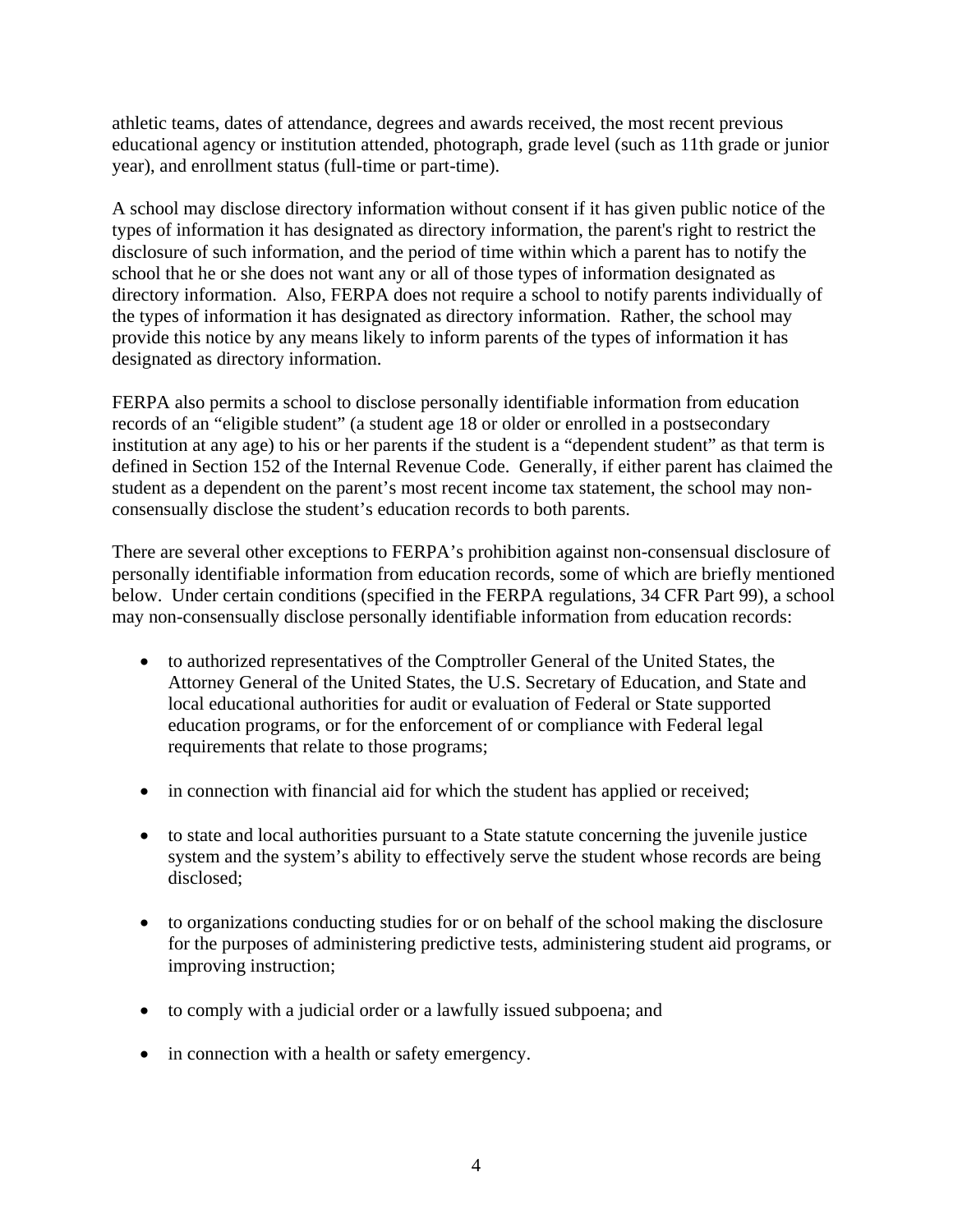As stated above, the conditions specified in the FERPA regulations have to be met before a school may non-consensually disclose personally identifiable information from education records in connection with any of the exceptions mentioned above.

### **Annual Notification of FERPA Rights**

Under FERPA, a school must annually notify parents of students in attendance of their rights under FERPA. The annual notification must include information regarding a parent's right to inspect and review his or her child's education records, the right to seek to amend the records, the right to consent to disclosure of personally identifiable information from the records (except in certain circumstances), and the right to file a complaint with the Office regarding an alleged failure by a school to comply with FERPA. The school must also inform parents of its definitions of the terms "school official" and "legitimate educational interest."

FERPA does not require a school to notify parents individually of their rights under FERPA. Rather, the school may provide the annual notification by any means likely to inform parents of their rights. Thus, the annual notification may be published by various means, including any of the following: in a student handbook; in a notice to parents; in a calendar of events; on the school's website (though this should not be the exclusive means of notification); in the local newspaper; or posted in a central location at the school or various locations throughout the school. Additionally, some schools include their directory information notice as part of the annual notice of rights under FERPA.

### **Law Enforcement Units and Law Enforcement Unit Records**

A "law enforcement unit" means any individual, office, department, division or other component of a school, such as a unit of commissioned police officers or non-commissioned security guards, that is officially authorized or designated by the school to: enforce any local, State, or Federal law, or refer to appropriate authorities a matter for enforcement of any law against any individual or organization; or to maintain the physical security and safety of the school. The law enforcement unit does not lose its status as a law enforcement unit if it also performs other, nonlaw enforcement functions for the school, including investigation of incidents or conduct that constitutes or leads to a disciplinary action or proceeding against a student.

"Law enforcement unit records" (i.e., records created by the law enforcement unit, created for a law enforcement purpose, and maintained by the law enforcement unit) are not "education records" subject to the privacy protections of FERPA. As such, the law enforcement unit may refuse to provide a parent with an opportunity to inspect and review law enforcement unit records, and it may disclose law enforcement unit records to third parties without the parent's prior written consent. However, education records, or personally identifiable information from education records, which the school shares with the law enforcement unit do not lose their protected status as education records because they are shared with the law enforcement unit.

## **Complaints of Alleged Failures to Comply with FERPA**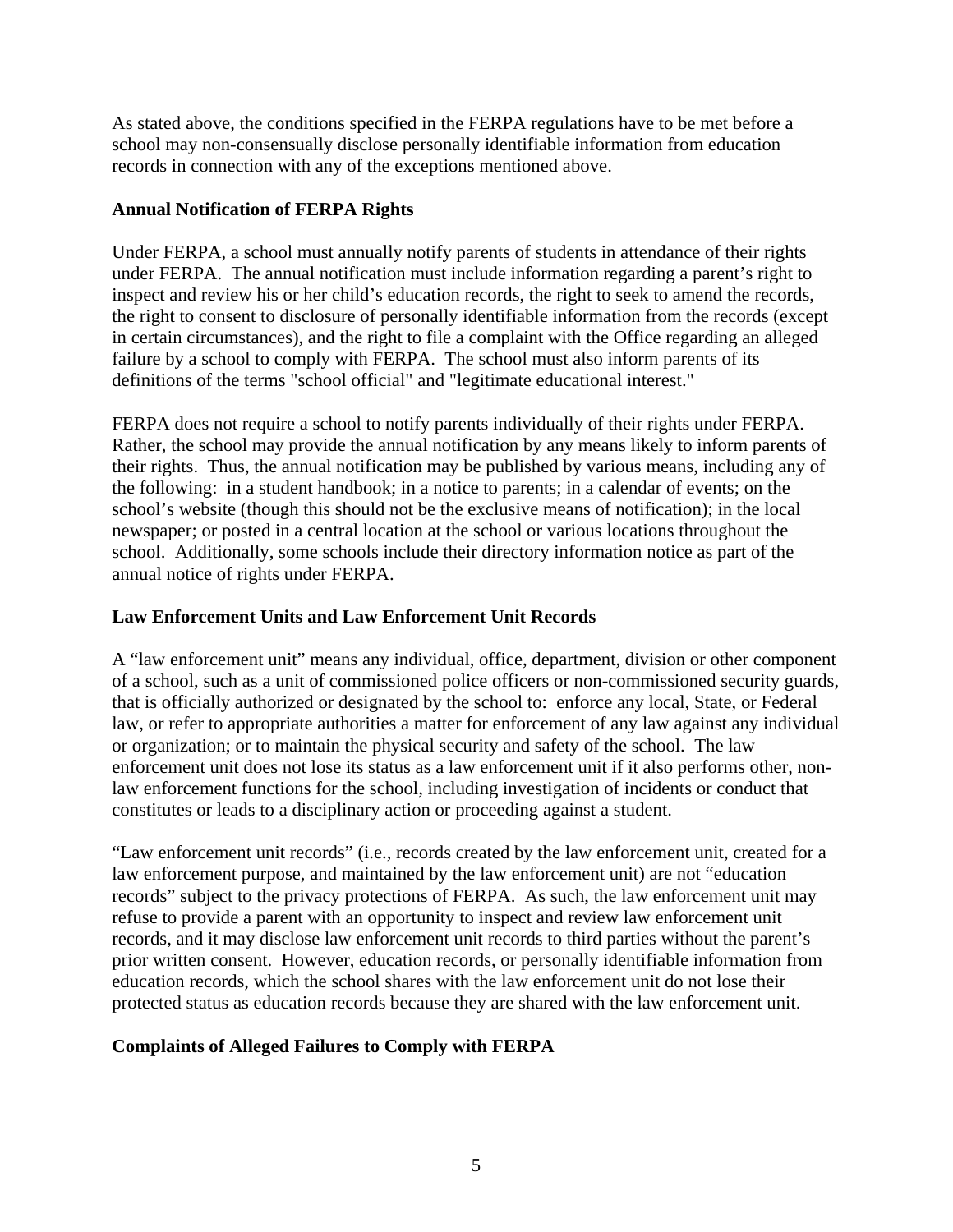FERPA vests the rights it affords in the parent of a student. The statute does not provide for these rights to be vested in a third party who has not suffered an alleged violation of their rights under FERPA. Thus, we require that a parent have "standing," i.e., have suffered an alleged violation of his or her rights under FERPA, in order to file a complaint.

The Office may investigate those timely complaints that contain specific allegations of fact giving reasonable cause to believe that a school has violated FERPA. A timely complaint is defined as one that is submitted to the Office within 180 days of the date that the complainant knew or reasonably should have known of the alleged violation. Complaints that do not meet FERPA's threshold requirement for timeliness are not investigated.

If we receive a timely complaint that contains a specific allegation of fact giving reasonable cause to believe that a school has violated FERPA, we may initiate an administrative investigation into the allegation in accordance with procedures outlined in the FERPA regulations. If a determination is made that a school violated FERPA, the school and the complainant are so advised, and the school is informed of the steps it must take to come into compliance with the law. The investigation is closed when voluntary compliance is achieved.

Please note that a parent should state his or her allegations as clearly and succinctly as possible. To aid us in efficiently processing allegations, we ask that a parent only include supporting documentation that is relevant to the allegations provided. Otherwise, we may return the documentation and request clarification. This Office does not have the resources to review voluminous documents and materials to determine whether an allegation of a violation of FERPA by a school is included. A parent may obtain a complaint form by calling (202) 260- 3887. For administrative and privacy reasons, we do not discuss individual allegations and cases via email. Please mail completed complaint forms to the Office (address below) for review and any appropriate action.

#### Complaint Regarding Access

If a parent believes that a school has violated FERPA by failing to comply with the parent's request for access to his or her child's education records, the parent may complete a FERPA complaint form and should include the following specific information: the date of the request for access to the student's education records; the name of the school official to whom the request was made (a dated copy of any written request to the school should be provided, if possible); the response of the school official, if any; and the specific nature of the information requested.

#### Complaint Regarding Amendment

If a parent believes that a school has violated FERPA by failing to provide the parent with an opportunity to seek amendment of inaccurate information in his or her child's education records or failed to offer the parent an opportunity for a hearing on the matter, the parent may complete a FERPA complaint form and should include the following specific information: the date of the request for amendment of the student's education records; the name of the school official to whom the request was made (a dated copy of any written request to the school should be provided, if possible); the response of the school official, if any; the specific nature of the